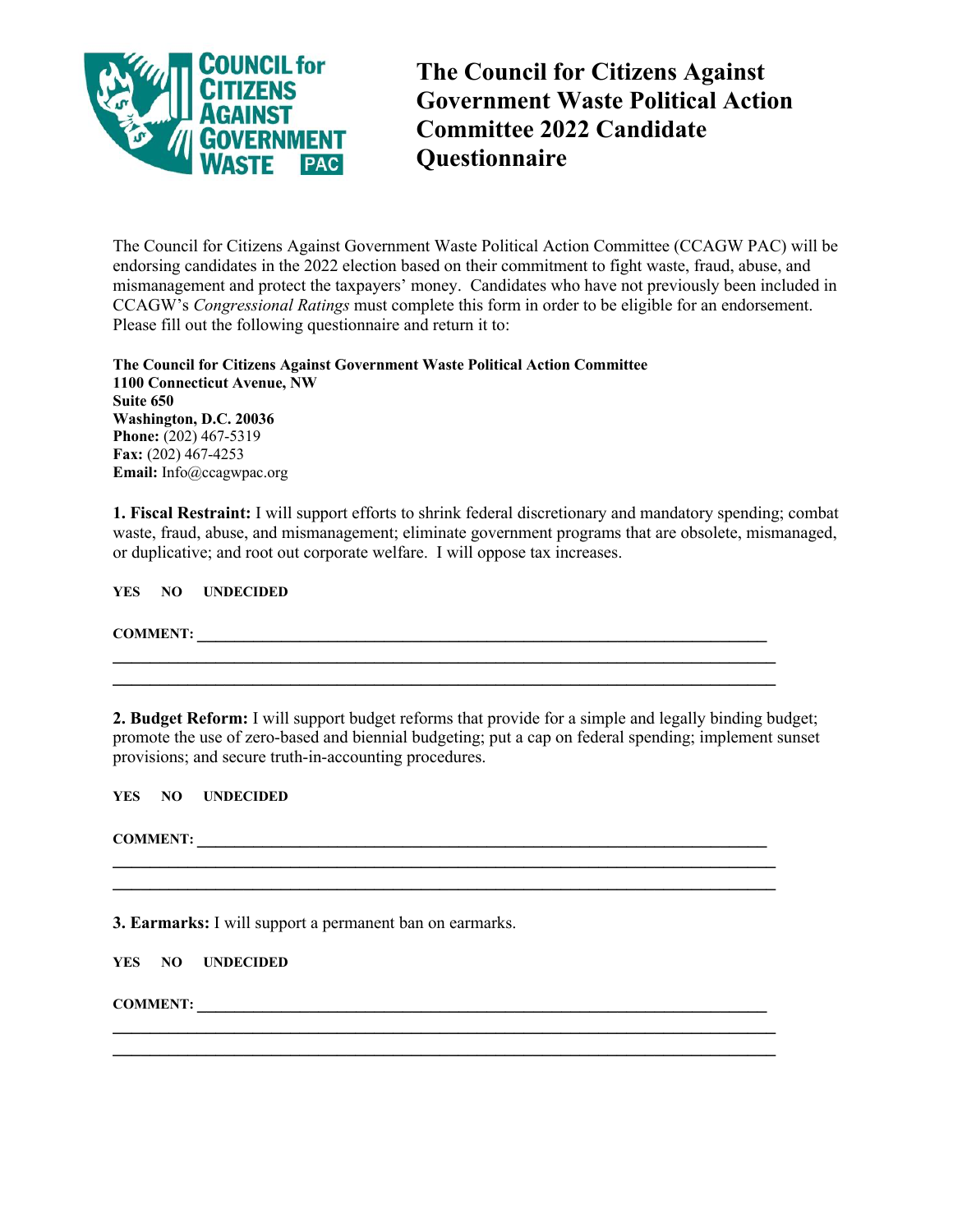## **The Council for Citizens Against Government Waste Political Action Committee 2022 Candidate Questionnaire**

**4. Management and Procurement Reform:** I will support efforts to reform the purchasing of goods and services by the government to ensure that they are purchased openly and competitively in a vendor and technology neutral manner.

**\_\_\_\_\_\_\_\_\_\_\_\_\_\_\_\_\_\_\_\_\_\_\_\_\_\_\_\_\_\_\_\_\_\_\_\_\_\_\_\_\_\_\_\_\_\_\_\_\_\_\_\_\_\_\_\_\_\_\_\_\_\_\_\_\_\_\_\_\_\_\_** 

**YES NO UNDECIDED** 

**COMMENT: \_\_\_\_\_\_\_\_\_\_\_\_\_\_\_\_\_\_\_\_\_\_\_\_\_\_\_\_\_\_\_\_\_\_\_\_\_\_\_\_\_\_\_\_\_\_\_\_\_\_\_\_\_\_\_\_\_\_\_\_\_** 

**5. Technology and Telecommunications:** I will support maintaining U.S. leadership on 5G and other emerging technologies. I will support reducing the tax burden on consumers of wireless telephone services and digital goods. I will oppose net neutrality, costly government mandates and regulations on broadband networks, and the building of government-owned networks where broadband services exist.

**\_\_\_\_\_\_\_\_\_\_\_\_\_\_\_\_\_\_\_\_\_\_\_\_\_\_\_\_\_\_\_\_\_\_\_\_\_\_\_\_\_\_\_\_\_\_\_\_\_\_\_\_\_\_\_\_\_\_\_\_\_\_\_\_\_\_\_\_\_\_\_** 

**YES NO UNDECIDED** 

**COMMENT: \_\_\_\_\_\_\_\_\_\_\_\_\_\_\_\_\_\_\_\_\_\_\_\_\_\_\_\_\_\_\_\_\_\_\_\_\_\_\_\_\_\_\_\_\_\_\_\_\_\_\_\_\_\_\_\_\_\_\_\_\_** 

**6. Agriculture Subsidies:** I will support the reduction and/or elimination of agriculture subsidies, price controls, and import restrictions for commodities like sugar, dairy, and peanuts. I will support marketoriented reforms of all federal farm programs.

**\_\_\_\_\_\_\_\_\_\_\_\_\_\_\_\_\_\_\_\_\_\_\_\_\_\_\_\_\_\_\_\_\_\_\_\_\_\_\_\_\_\_\_\_\_\_\_\_\_\_\_\_\_\_\_\_\_\_\_\_\_\_\_\_\_\_\_\_\_\_\_** 

**\_\_\_\_\_\_\_\_\_\_\_\_\_\_\_\_\_\_\_\_\_\_\_\_\_\_\_\_\_\_\_\_\_\_\_\_\_\_\_\_\_\_\_\_\_\_\_\_\_\_\_\_\_\_\_\_\_\_\_\_\_\_\_\_\_\_\_\_\_\_\_** 

**\_\_\_\_\_\_\_\_\_\_\_\_\_\_\_\_\_\_\_\_\_\_\_\_\_\_\_\_\_\_\_\_\_\_\_\_\_\_\_\_\_\_\_\_\_\_\_\_\_\_\_\_\_\_\_\_\_\_\_\_\_\_\_\_\_\_\_\_\_\_\_ \_\_\_\_\_\_\_\_\_\_\_\_\_\_\_\_\_\_\_\_\_\_\_\_\_\_\_\_\_\_\_\_\_\_\_\_\_\_\_\_\_\_\_\_\_\_\_\_\_\_\_\_\_\_\_\_\_\_\_\_\_\_\_\_\_\_\_\_\_\_\_** 

## **YES NO UNDECIDED**

**COMMENT: \_\_\_\_\_\_\_\_\_\_\_\_\_\_\_\_\_\_\_\_\_\_\_\_\_\_\_\_\_\_\_\_\_\_\_\_\_\_\_\_\_\_\_\_\_\_\_\_\_\_\_\_\_\_\_\_\_\_\_\_\_** 

**7. Free Trade:** I will support comprehensive free trade agreements that include meaningful liberalization for all commodities and marketable goods. I will oppose legislation that would raise domestic tariffs and impose tariff-rate quotas on imported goods like agricultural products, steel, energy sources, apparel, and technology. I will encourage the use of U.S. IP protections as a baseline for all trade agreement negotiations.

 $\mathcal{L} = \{ \mathcal{L} \mathcal{L} \mathcal{L} \mathcal{L} \mathcal{L} \mathcal{L} \mathcal{L} \mathcal{L} \mathcal{L} \mathcal{L} \mathcal{L} \mathcal{L} \mathcal{L} \mathcal{L} \mathcal{L} \mathcal{L} \mathcal{L} \mathcal{L} \mathcal{L} \mathcal{L} \mathcal{L} \mathcal{L} \mathcal{L} \mathcal{L} \mathcal{L} \mathcal{L} \mathcal{L} \mathcal{L} \mathcal{L} \mathcal{L} \mathcal{L} \mathcal{L} \mathcal{L} \mathcal{L} \mathcal{L} \$ 

**YES NO UNDECIDED** 

**COMMENT:**